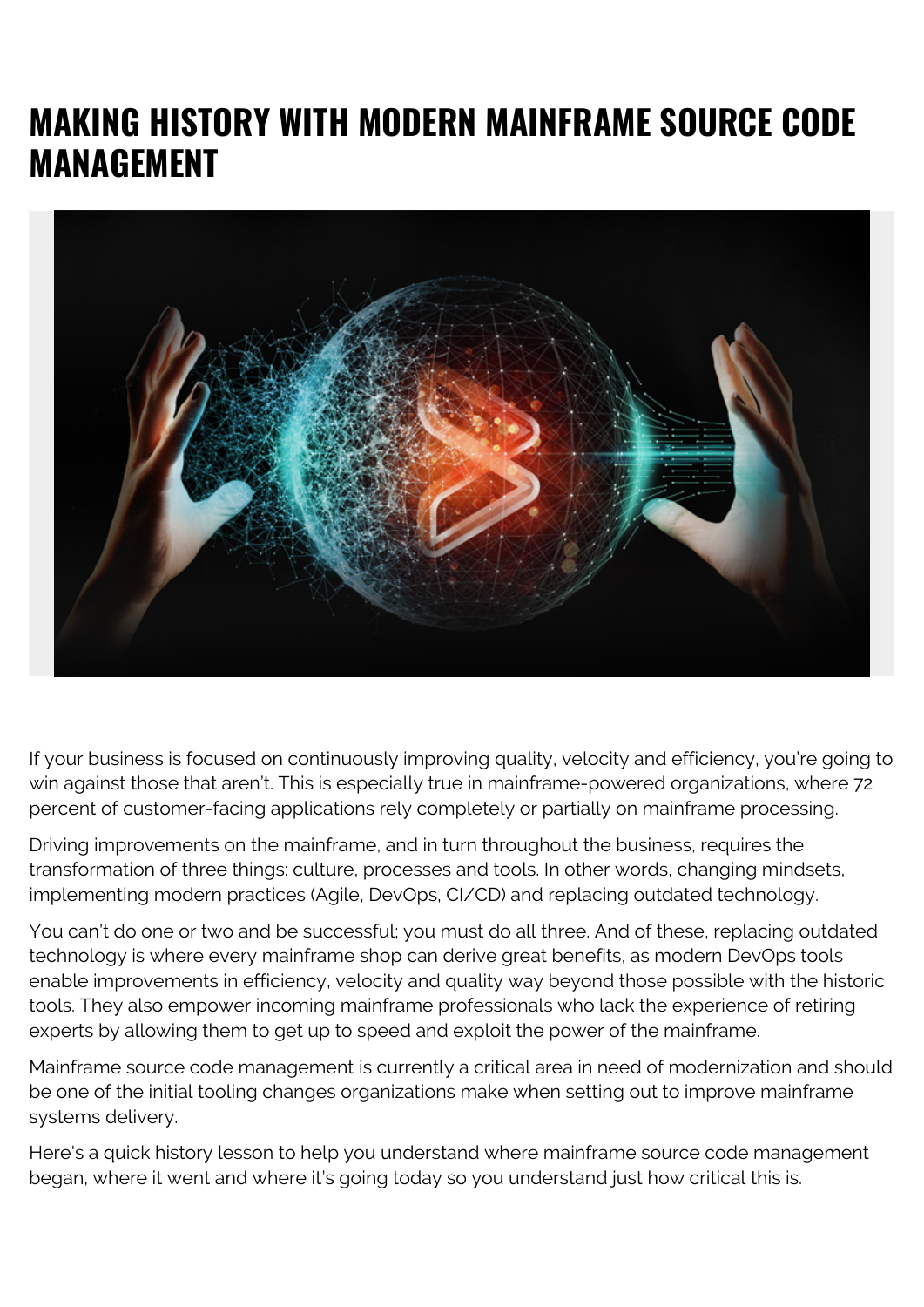## **The Early Years of Mainframe Source Code Management**

In the '70s, you had version control in mainframe shops and that's really all you needed when it came to managing source code. These tools enabled check in and check out, provided a source repository, let you compare versions and reverse them; that was about it.

By the '80s, new source code management tools supported the entire software development life cycle and provided modern capabilities: automatic compiles and linking, configuration, auditing, etc.

These tools ate up the mainframe source code market through the '90s—despite few enhancements being made to them over the years. Unfortunately, this seemed to aid a strategy the vendors of these tools were keen to leverage.

## **The Never-ending '90s**

Because these tools were so entrenched in mainframe shops around the world and faced little competition, there wasn't much need, in the eyes of vendors, to continuously improve the tools. The steady cashflow they were creating could was readily increased through strict maintenance contracts.

Customers were in a headlock with mainframe source code management. As other areas of the business advanced, mainframe shops were forced to make up for the lack of enhancements to source code management and improve the tools themselves.

They began adding layers of in-house customizations that were extremely difficult to re-engineer on top of the old SCM tools. Many of these customizations also arose as workarounds to the few administrators who controlled the tools.

Somehow, this cycle never ended. Most organizations are still stuck with '90s-era mainframe source code management tools that present several challenges in a digital world where standards for quality, velocity and efficiency are rising:

- Outdated, customized tools don't integrate well into a DevOps toolchain
- Traditional mainframe source code management admins are retiring, leaving a skills gap
- Incoming mainframe pros are unfamiliar with old UIs and are more productive with GUIs

## **Modern Mainframe Source Code Management**

All this time, in the background was a company with a mainframe source code management tool that took a different perspective on how organizations should manage changes. That tool was ISPW.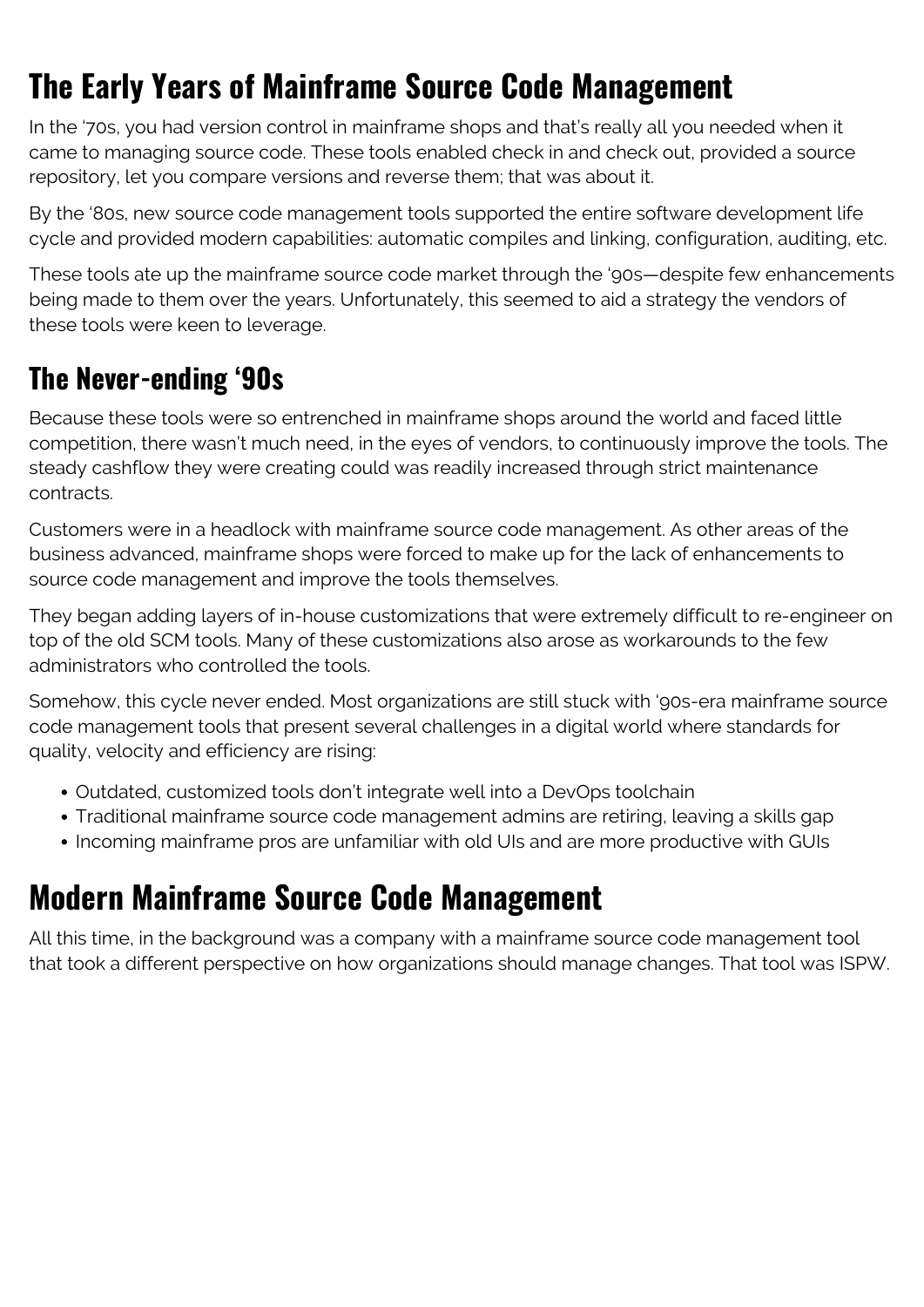

Designed to enable agility, ISPW was silently forging a separate path away from the status quo of mainframe source code management tools. Years later, this path has led ISPW to be the only true DevOps SCM tool available to mainframe-powered organizations.

At Compuware, we discovered firsthand that ISPW is the only real option for Agile mainframe source code management when we determined it was necessary to become Agile and begin a DevOps journey in 2014. We ended up dropping our mainframe source code management tool of over 15 years for ISPW. We loved it so much, we bought the company!

As a result, we were able to drive towards our desired state as an Agile/DevOps mainframe company (which we're now continuing as part of BMC), and we're enabling the same for other mainframe-powered organizations that are moving to DevOps. Through inbuilt capabilities and integrations with best-of-breed DevOps tools like CollabNet VersionOne Continuum, Digital.ai Release, Jenkins and SonarSource SonarQube, ISPW enables modern mainframe source code management best practices like:

- Continuous Integration/Continuous Delivery
- Automated, continuous deployment
- Automatic code scanning
- KPI measurements
- Quality gates
- Automated testing
- Integrated code improvement
- Ops IT controls automation
- ITSM integration

These are the modern mainframe source code management capabilities mainframe-powered organizations require to succeed in a digital economy. However, keep in mind that *just* changing your mainframe source code management tool isn't enough for true success; it's only one part of a